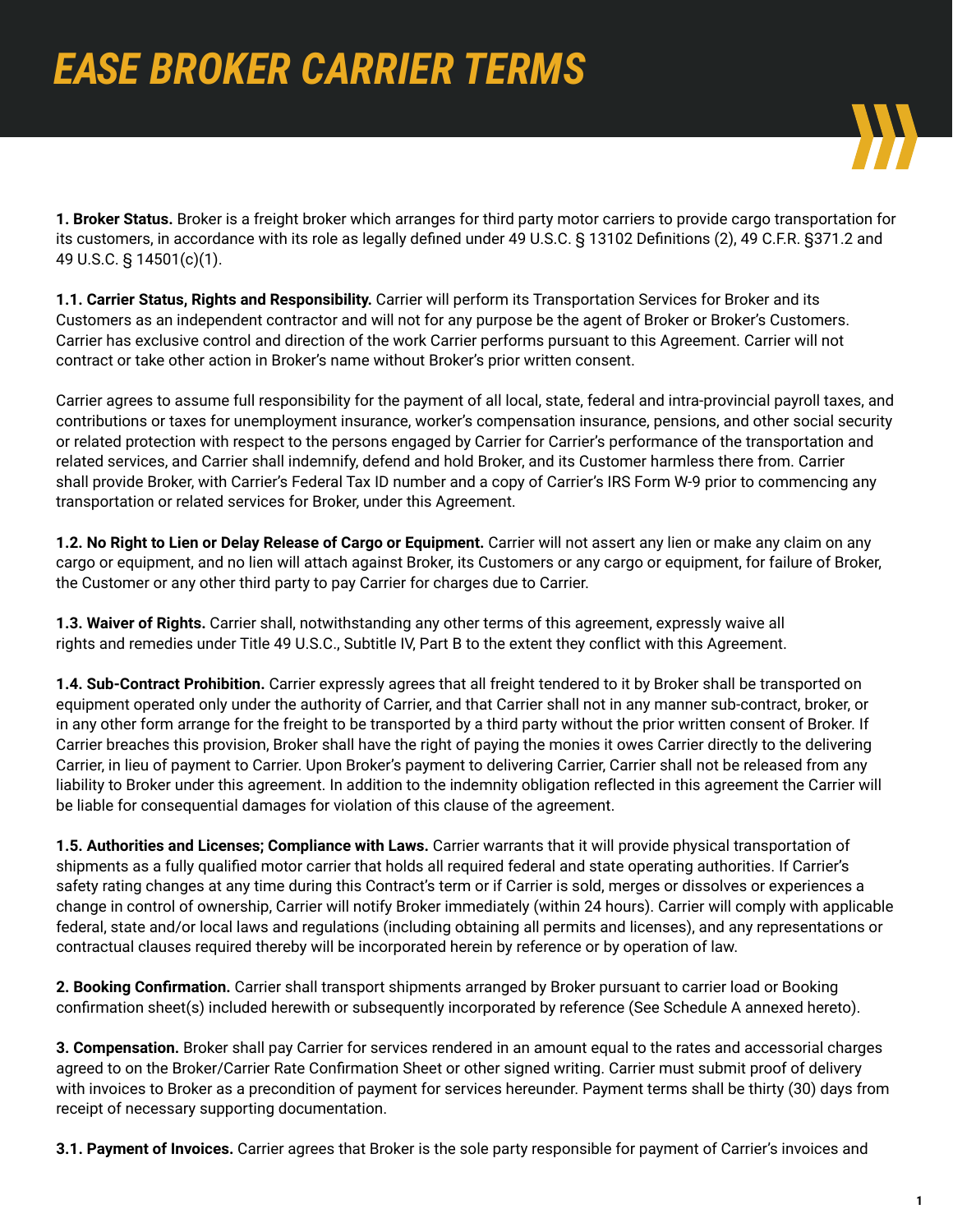

that, under no circumstance, will Carrier seek payment from other parties, to include the shipper or consignee.

**4. Insurance.** Carrier agrees to provide any insurance coverages required by any government body for the types of transportation and related services specified in load confirmation communications received from Broker. All insurance required by this Agreement must be written by an insurance company having a Best's rating of "B+" VII or better and must be authorized to do business under the laws of the state(s) or province(s) in which Carrier provides the transportation and related services as specified in load confirmation communications received from Broker. Carrier's insurance shall be primary and required to respond and pay prior to any other available coverage. Carrier agrees that Carrier, Carrier's insurer(s), and anyone claiming by, through or under Carrier shall have no claim, right of action, or right of subrogation against Broker, its affiliates, or its Customer based on any loss or liability insured under the insurance stipulated herein. Carrier represents and warrants that it will continuously fulfill the requirements of this Section throughout the duration of this Agreement. Broker shall be notified in writing by Carrier's insurance company at least thirty (30) days prior to the cancellation, change or nonrenewal of the submitted insurance policies. Carrier shall at all times during the term of this agreement have and maintain in full force and effect, at its expense, (i) Motor Truck Cargo insurance or a superior equivalent, with limits for the full value of the cargo under carriage subject to a minimum limit never less than US\$100,000 per shipment, a deductible no greater than US\$10,000 per shipment and at least the same coverage limit and deductible per shipment while in storage or at a storage facility enroute to the consignee, (ii) Commercial Automobile Liability insurance with a combined single limit of not less than US\$1,000,000 per occurrence and without aggregate limits, (iii) Commercial General Liability insurance, in a limit of not less than US\$1,000,000 per occurrence, (iv) Worker's Compensation insurance in the amounts required by statute, and Employer's Liability insurance with limits not less than US\$500,000 per occurrence, and (v) if Carrier provides Transportation Services for hazardous materials under United States Department of Transportation ("DOT") regulations, public insurance including Commercial Automobile insurance limits required for the commodity transported under 49 C.F.R § 387.7 and 387.9 (or successor regulations thereto) and statutory required Commercial Automobile insurance limits pertaining to the hazard classification of the cargo as defined by DOT, an MCS-90 and Broadened Pollution Liability endorsements for limits required by law and full policy limits. Carrier shall, prior to providing transportation and related services pursuant to this Agreement, name Broker, as a certificate holder, as required on the foregoing insurance policies and shall cause its insurance company to issue a certificate to Broker, evidencing the foregoing. When Carrier provides Transportation Services that involve origins and destinations solely within Canada, Carrier shall be current in its remittances to the appropriate Worker's Compensation Board of the Carrier's province, shall provide a certificate issued by the appropriate Worker's Compensation Board of the Carrier's province certifying that the Carrier is not delinquent and is current in its remittances to that authority, and shall have such other insurance or higher coverage limits required by applicable Canadian national or provincial law or regulation. Insurance will meet or exceed the requirements of federal, state and/or Provincial regulatory bodies having jurisdiction over Carrier's performances pursuant to this agreement. During this Contract's term, the insurance policies required hereunder and any replacement policies will (i) insure the interests of Broker and, (ii) cover all drivers, equipment and cargo used in providing Transportation Services and (iii) not contain any exclusions or restrictions as to designated premises or project, pertaining to unattended equipment or cargo, for unscheduled equipment, for unscheduled drivers or cargo, for fraud or infidelity, for tarp warranty, for wetness or dampness, for geographical location in the United States, for trailers unattached to the power unit, or for a particular radius of operation.

**5. Carrier Moving Perishables.** Carrier warrants that the carrier will inspect or hire a service representative to inspect a vehicle's refrigeration or heating unit at least once each month. Carrier warrants that they shall maintain a record of each inspection of refrigeration or heating unit and retain the records of the inspection for a least one year. Copies of these records must be provided upon request to the carrier's insurance company and Broker.

Carrier warrants that they will maintain adequate fuel levels for the refrigeration or heating unit and assume full liability for claims and expenses incurred by the Broker or the shipper for failure to do so.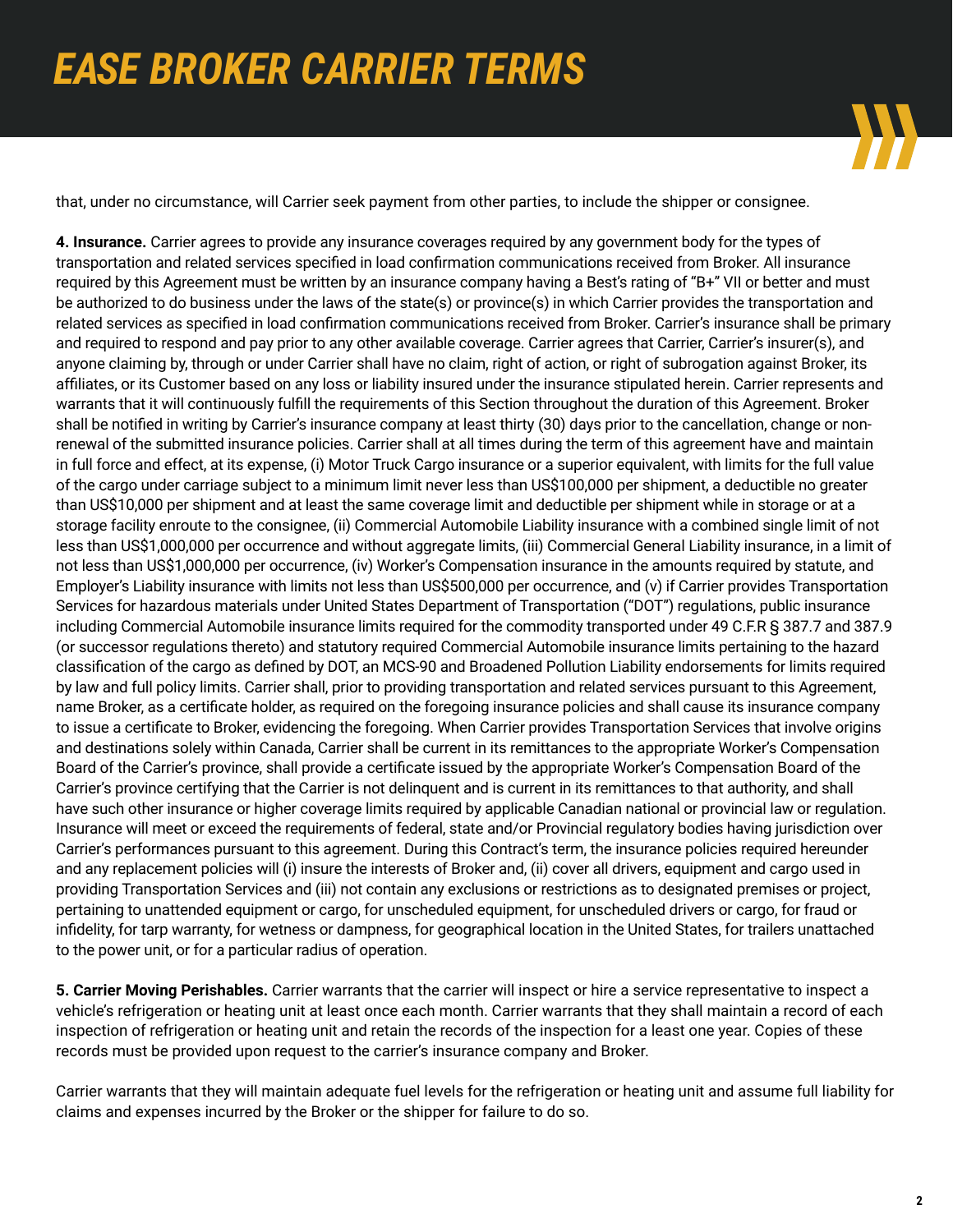

The carrier must provide their cargo insurance carrier with all records that relate to a loss and permit copies and abstracts to be made from them upon request. The following rules shall apply: (a) Destination market value for lost or damaged cargo, no special or consequential damages unless by special agreement; (b) Claims will be filed with Carrier by Shipper; (c) claims notification procedures will be followed in accordance with procedure described in 49 C.F.R. 370.1-11.

**6. Shipping Document Execution.** Carrier is to be named on the bill of lading as the "carrier of record."

**7. INDEMNIFICATION.** CARRIER WILL INDEMNIFY, DEFEND AND HOLD HARMLESS BROKER, ITS AFFILIATES AND ITS CUSTOMERS (AS INTENDED THIRD PARTY BENEFICIARIES) FROM ANY AND AGAINST ALL LOSSES (as defined below) ARISING OUT OF OR IN CONNECTION WITH THE TRANSPORTATION SERVICES PROVIDED UNDER THIS CONTRACT, INCLUDING, BUT NOT LIMITED TO, THE LOADING, UNLOADING, HANDLING, TRANSPORTATION, POSSESSION, CUSTODY, TOWING, STORAGE, CLEAN-UP, USE OR MAINTENANCE OF CARGO OR EQUIPMENT OR PERFORMANCE OF THIS CONTRACT (INCLUDING BREACH HEREOF) BY CARRIER OR ANY CARRIER REPRESENTATIVE. CARRIER'S OBLIGATION TO INDEMNIFY AND DEFEND SHALL NOT BE AFFECTED BY ALLEGED NEGLIGENCE OR WILLFUL MISCONDUCT OF BROKER, ITS AFFILIATES OR CUSTOMERS. IT IS THE INTENT OF THE PARTIES THAT THIS PROVISION BE CONSTRUED TO PROVIDE INDEMNIFICATION TO BROKER, ITS AFFILIATES AND CUSTOMERS TO THE MAXIMUM EXTENT PERMITTED BY LAW. IF THIS PROVISION IS FOUND IN ANY WAY TO BE OVERBROAD, IT IS THE PARTIES INTENT THAT THIS PROVISION BE ENFORCED TO ALLOW INDEMNIFICATION TO THE MAXIMUM EXTENT PERMISSIBLE. CARRIER AGREES THAT BROKER MAY SETTLE ANY CLAIMS ASSERTED, WHETHER FILED IN COURT OR THREATENED TO BE FILED, RELATED TO LOSSES, ON COMMERCIALLY REASONABLE TERMS AND THAT CARRIER WILL REIMBURSE BROKER FOR THE FULL AMOUNT OF THE SETTLEMENT AND COSTS, INCLUDING ATTORNEYS' FEES. "Losses" mean any and all losses, liabilities, obligations, personal injury, bodily injury, property damage, loss or theft of property, damages, penalties, actions, causes of action, claims, suits, demands, costs and expenses of any nature whatsoever, including reasonable attorneys' and paralegals' fees and other costs of defense, investigation and settlement, costs of containment, cleanup and remediation of spills, towing of trucks and/or trailers (including carrier's trucks and/or trailers), releases or other environmental contamination and costs of enforcement of indemnity obligations.

**8. Carrier's Cargo Liability.** Carrier assumes full liability for the greater of replacement cost, Shipper's/ Consignor's commercial invoice or market value for loss, damage or destruction of any and all goods or property tendered to Carrier by Broker, and for the full course of carriage. Carrier shall inspect each load at the time it is tendered to Carrier to assure its condition. If Carrier is tendered a load which is not in suitable condition, it shall notify Broker, immediately. Cargo which has been tendered to Carrier intact and released by Carrier in a damaged condition, or lost or destroyed subsequent to such tender to Carrier, shall be conclusively presumed to have been lost, damaged or destroyed by Carrier unless Carrier can establish otherwise by clear and convincing evidence. Deliveries with broker seals shall be rejected and declared a total loss for which the Carrier is held responsible.

Carrier shall either pay Broker directly or allow Broker to deduct from the amount Broker owes Carrier, the amount of Customer's full actual loss. Carrier agrees that it will assert no lien against cargo transported hereunder. Broker, shall deduct from the amount Broker otherwise owes Carrier, the Customer's full actual loss of all claims that are not resolved within ninety (90) days of the date of the claim. Carrier agrees to indemnify Broker, for any payments relating to such loss or damage incurred hereunder. In the event of an accident, Carrier shall notify Broker immediately for further instructions. Carrier shall return all damaged shipments at its expense to the point of origin or to other points as instructed by Broker. Claims notification & salvage procedures will be followed in accordance with the procedure described in 49 C.F.R. §370.1-11. Carrier will make all payments pursuant to the provisions of this Section within thirty (30) days following receipt by Carrier of Customer's invoice or demand and supporting documentation for the claim.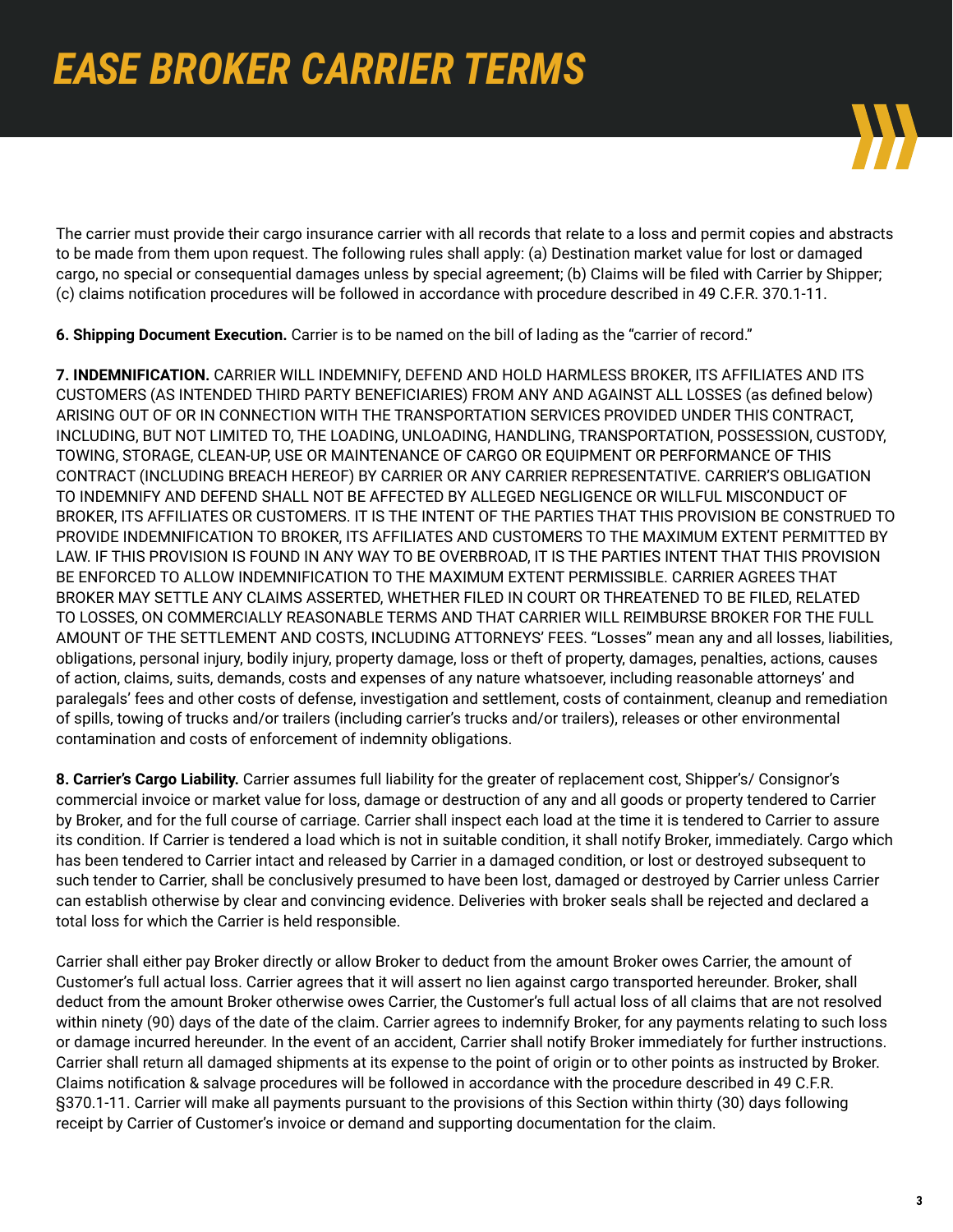

**8.1. Salvage Claims.** Carrier shall waive any and all right of salvage or resale of any of Customer's damaged goods and shall, at Broker's reasonable request and direction, promptly return or dispose, at Carrier's cost, any and all of Customer's damaged and goods shipped by Carrier. Carrier shall not under any circumstance allow Customer's goods to be sold or made available for sale or otherwise disposed of in any salvage markets, employee stores, or any other secondary outlets. In the event that damaged goods are returned to Customer and salvaged by Customer, Carrier shall receive a credit for the actual salvage value of such goods.

**9. Governing Law; Consent to Jurisdiction and Integration.** This Contract will be construed, to the extent not preempted by applicable federal law, under the laws of the State of Ohio, without giving effect to any choice or conflict of law rules. Carrier waives all right to trial by jury in any action, suit or proceeding brought to enforce or defend any rights or remedies under this Contract. Each of the parties hereby irrevocably and unconditionally (i) submits to the exclusive jurisdiction of any federal or state court sitting in Franklin County, Ohio in any suit, action or arising out of, connected with, related to, or incidental to the relationship established among them in connection with this Contract and (ii) waives, to the fullest extent permitted by law, any objection to venue or any defense of inconvenient forum in connection with any such court; provided however that jurisdiction for disputes regarding claims brought by third parties requiring Carrier's indemnification hereunder may be effected in the courts where such third party claims are filed. This written Agreement, together with any load confirmation, contains the entire agreement between the parties and may only be modified by signed written agreement. Carrier agrees to pay all costs and reasonable attorneys' fees incurred by Broker associated with Broker's enforcement of this agreement or any other dispute between Broker and Carrier arising out of, connected with, related to, or incidental to the relationship established among them in connection with this Contract

**9.1. Safety Rating.** Carrier shall endeavor to maintain a satisfactory U.S. DOT Safety Rating but under no circumstances is Carrier allowed to provide services if their safety rating falls to "unsatisfactory."

**10. Confidentiality Obligations.** Carrier acknowledges that in carrying out this Contract, it will learn proprietary information about Broker and its business, including its rates, services, personnel, computer systems, Customers, traffic volumes, origins and destinations, commodity types, shipment information and business practices (the "Information"). During this Contract's term and for 12 months after its termination, Carrier will hold the Contract provisions and Information in confidence, restrict disclosure to those Carrier Representatives with a need to know, and not use the Information to Broker's competitive detriment or for any purpose except as contemplated hereby. Carrier may disclose Information to the extent required by a governmental agency or under a court order, provided that Carrier notifies Broker of such requirements before disclosure.

**10.1. Non-solicitation of Customers.** During this Contract's term and for 9 months after its termination, Carrier will not, and will cause the Carrier Representatives not, to directly or indirectly solicit or provide transportation services to any Customer without Broker's prior written consent if (a) that Customer first became known to Carrier as a result of Broker's engagement of Carrier, (b) the type of transportation services, such as the origins and destinations served or commodity types, provided to that Customer first became known to Carrier as a result of Broker's engagement of Carrier or (c) the first shipment transported by Carrier for that Customer was tendered to Carrier by Broker. If Carrier or any Carrier Representative solicits a Customer in violation of this Section, Carrier shall pay to Broker as a commission 10% of the total charges, with a maximum of US\$200 per shipment, for transportation services provided by Carrier to such Customer.

**11. Savings Clause.** If any provision of this Agreement or any Transportation Schedule is held to be invalid, the remainder of the Agreement or the Transportation Schedule shall remain in force and effect with the offensive term or condition being stricken to the extent necessary to comply with any conflicting law.